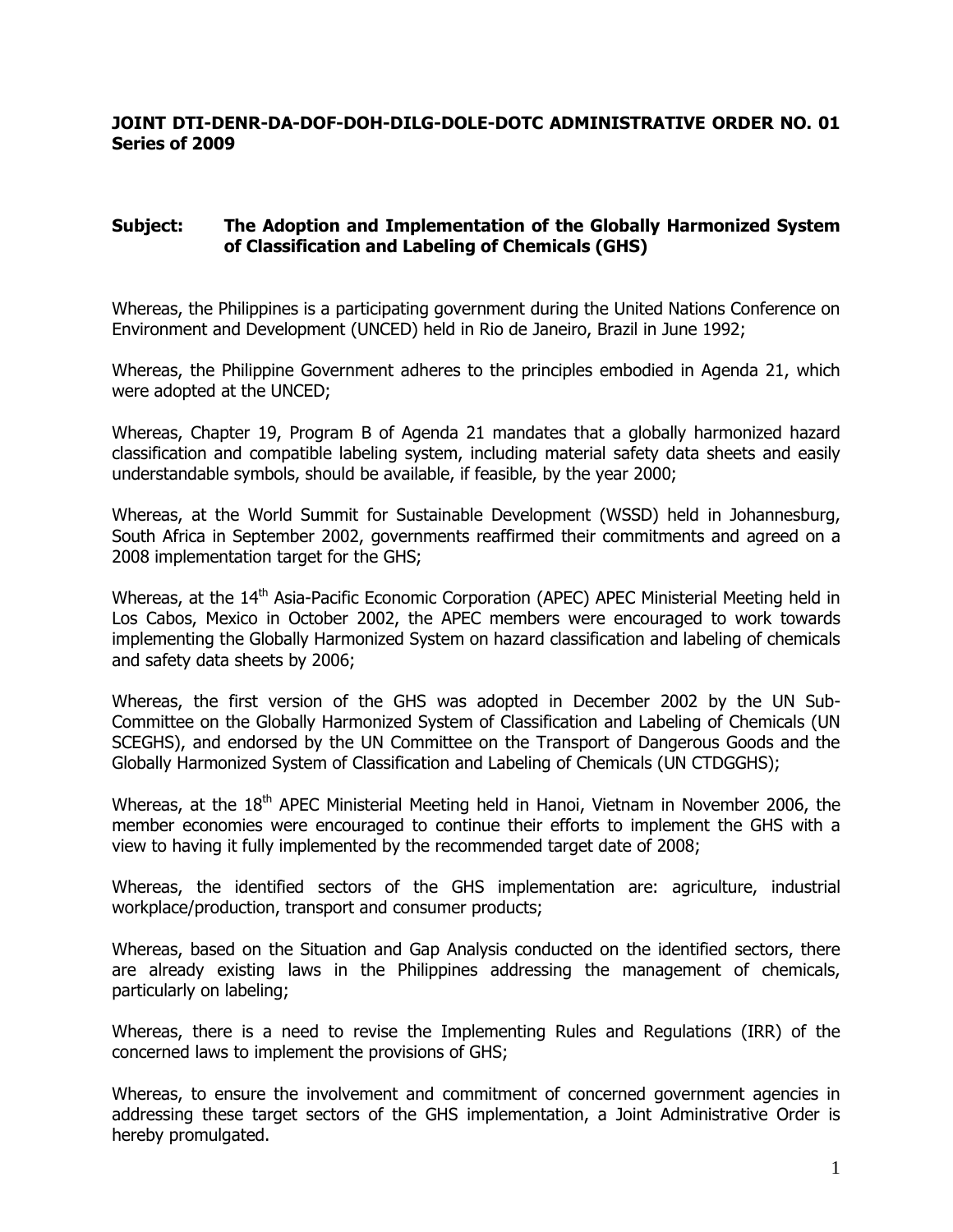NOW, THEREFORE, this Order is hereby prescribed by the undersigned Departments for the information, guidance and compliance of all concerned:

# **Section 1. Objective**

The objective of this Joint Administrative Order is the adoption and implementation of classification criteria, labeling and Safety Data Sheet (SDS) requirements of the GHS.

# **Section 2. Definitions**

- a. GHS is an acronym for Globally Harmonized System of Classification and Labeling of Chemicals. The GHS is a system for standardizing and harmonizing the classification and labelling of chemicals. It is a logical and comprehensive approach to
	- **Defining health, physical and environmental hazards of chemicals**
	- Creating classification processes that use available data on chemicals for comparison with the defined hazard criteria; and
	- Communicating hazard information, as well as protective measures, on labels and Safety Data Sheets (SDS).
- b. Harmonization refers to establishing a common and coherent basis for hazards classification and communication of chemicals, and the appropriate elements relevant to means of transport, consumers, workers and environmental protection can be selected/chosen.
- c. Label refers to an appropriate group of written, printed or graphic information elements that are affixed to, printed on, or attached to the immediate container of a hazardous product, or to the outside packaging of a hazardous product.
- d. Hazards refer to the inherent characteristics of chemical substances and mixtures that exist in the workplace and in the environment regardless of quantity that are potentially dangerous or which have the capacity to harm, i.e., its capacity to interfere with normal biological processes, and its capacity to burn, explode, corrode, etc.
- e. "Chemical substance" means any organic or inorganic substance of a particular molecular identity including any element or uncombined chemical and any combination of such substances, or any mixture of two and excluding radioactive materials.
- f. "Mixtures" refer to combination of two or more chemical substances with no chemical reaction taking place.
- g. "Toxic or hazardous substances" refer to the chemical substances or mixtures that may be harmful to the environment and/or to human health in a short-term and longterm basis if it is inhaled, swallowed, or absorbed through the skin.
- h. The Safety Data Sheet (SDS) is a document that provides important physical characteristics, ecological, health, safety and toxicological information on chemical substances or mixtures of ingredients used at the workplace, transported and may be utilized by the consumer.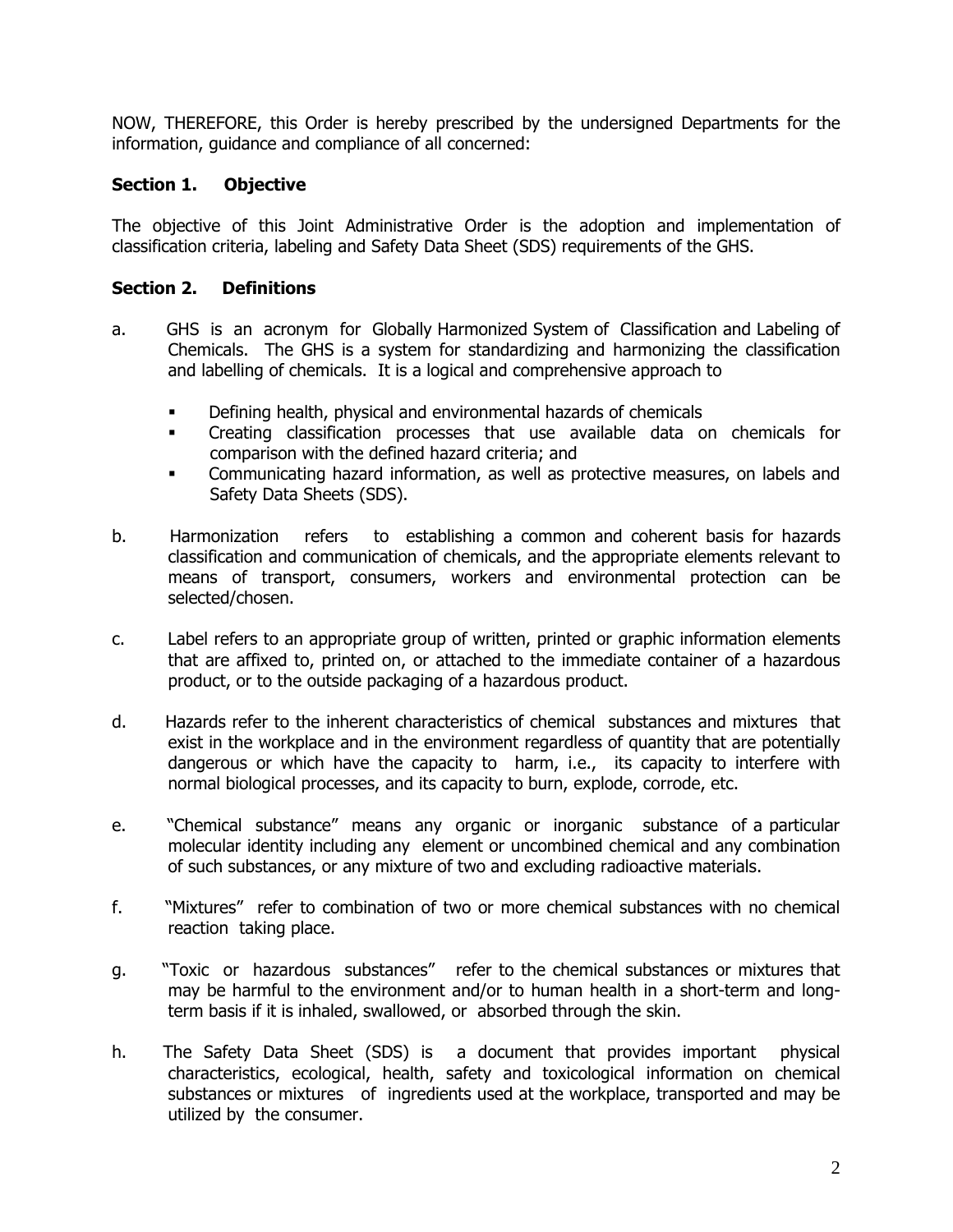# **Section 3. Scope**

This Joint Administrative Order sets out the duties and responsibilities of the GHS implementing and coordinating government agencies in the adoption of the classification criteria, labeling, and SDS requirements of the GHS (Please see Annex A).

The GHS adoption shall cover chemicals and mixtures. In the case of pesticides for agriculture and other uses, due consideration shall be given to incorporating the GHS principles, where appropriate, into the FAO/WHO basic principles and guidelines which the Fertilizer and Pesticide Authority (FPA) uses particularly with regard to toxicity and hazard classification and other labeling requirements. In the transport sector, the GHS is implemented through the United Nations Recommendations on the Transport of Dangerous Goods (UNRTDG).

Pharmaceuticals, food additives, cosmetics, and pesticide residues in food shall not be covered at the point of intentional intake, except at the workplace and during transport.

# **Section 4. Creation of a National GHS Implementing and Coordinating Committee**

A National GHS Implementing and Coordinating Committee shall be created which will be headed by the Department of Trade and industry – Board of Investments. The following shall be the GHS implementing and coordinating government agencies:

- a. Department of Agriculture (DA);
- b. Department of Environment and Natural Resources (DENR);
- c. Department of Finance (DOF);
- d. Department of Health (DOH);
- e. Department of Interior and Local Government (DILG);
- f. Department of Labor and Employment (DOLE);
- g. Department of Transportation and Communications (DOTC); and
- h. Department of Trade and Industry (DTI).

# **Section 5. Duties and Responsibilities of the Implementing and Coordinating Committee**

The National GHS Implementing and Coordinating Committee shall have the following duties and responsibilities:

- a. Oversee the development and formulation of the Implementing Rules and Regulations of concerned agencies in adopting the GHS and its principles of application set out in Part 1 of the GHS Manual, which shows the GHS Pictograms and Hazard Classes (Annex B) and Safety Data Sheets Format and Guidelines (Annex C).
- b. Convene and attend inter-agency meetings and other related activities concerning GHS development;
- c. Coordinate, monitor and provide guidance on the implementation of the GHS.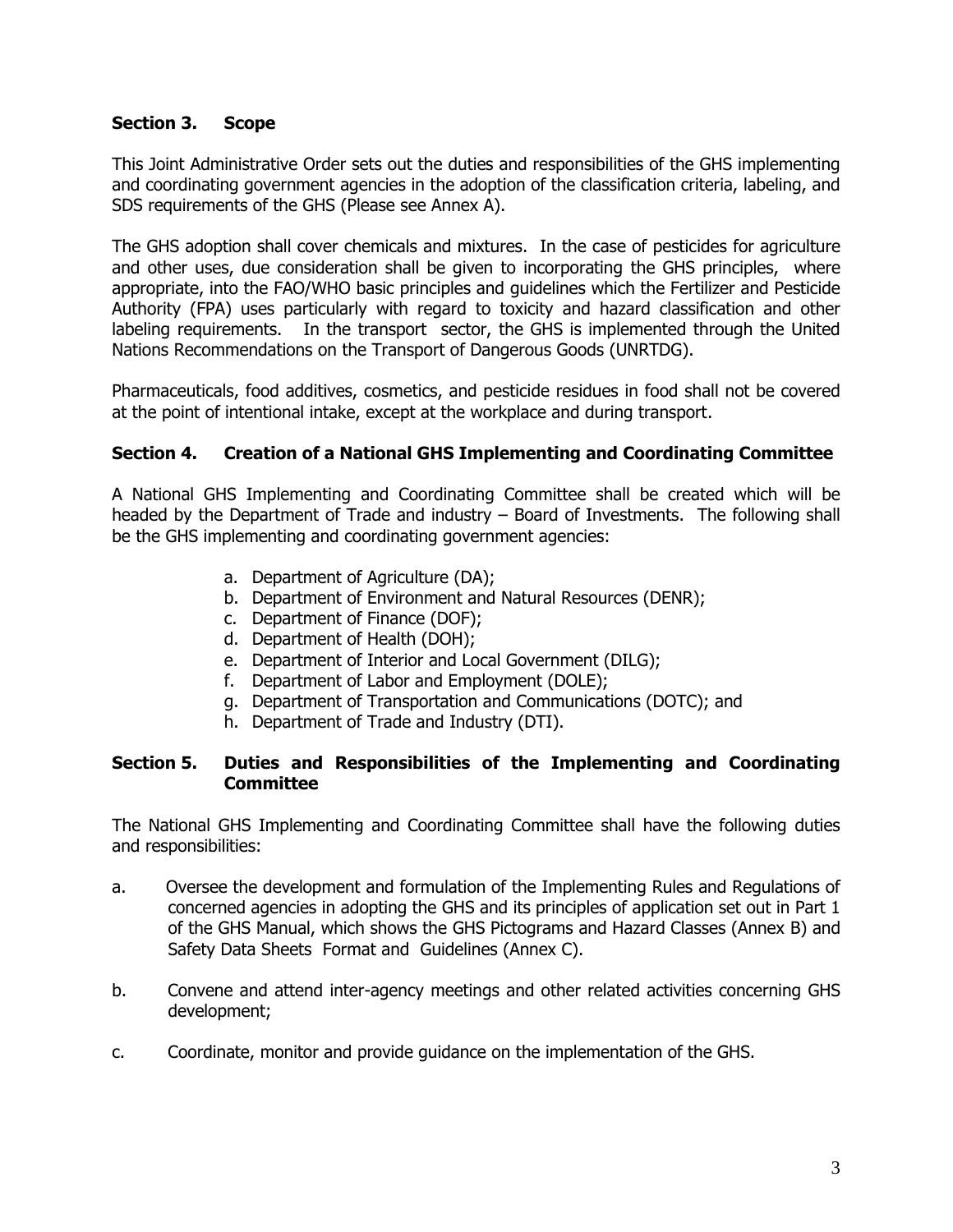#### **Repealing Clause Section 6.**

All other issuances inconsistent with this Joint Administrative Order and all its annexes are hereby repealed or modified accordingly.

#### Section 7. **Effectivity**

This Joint Administrative Order shall take effect immediately after 30 days from completion of publication in the Official Gazette or in a newspaper of general circulation and registration with the UP Law Center.

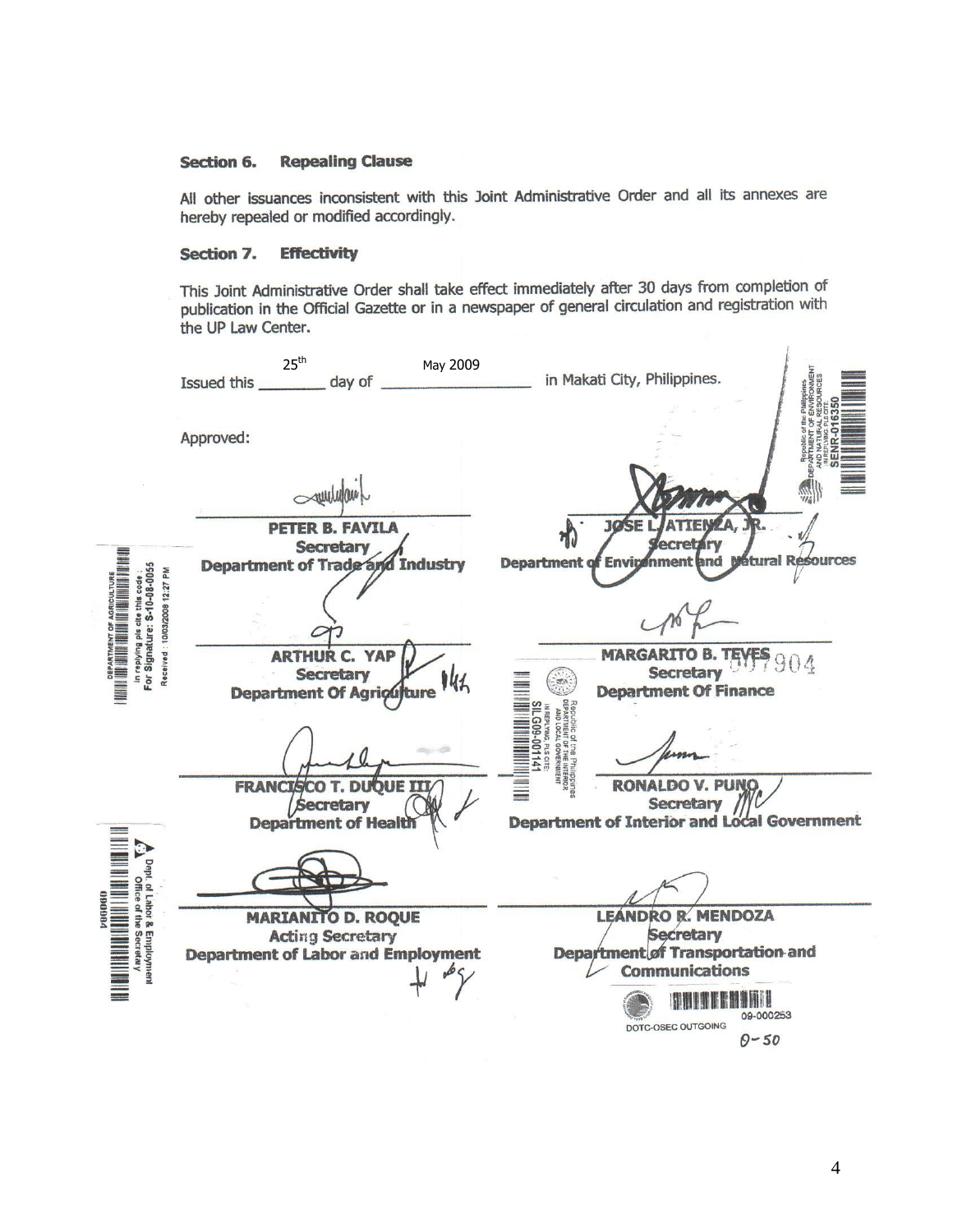# **MANDATES AND COVERAGE OF THE IMPLEMENTING AND COORDINATING AGENCIES**

| <b>AGENCY</b>                                                    | <b>MANDATE/THRUST</b>                                                                                                                                                                                                                                                                                                           | <b>GHS RESPONSIBILITY</b>                                                                                                                                                                                                                                                                                                              |
|------------------------------------------------------------------|---------------------------------------------------------------------------------------------------------------------------------------------------------------------------------------------------------------------------------------------------------------------------------------------------------------------------------|----------------------------------------------------------------------------------------------------------------------------------------------------------------------------------------------------------------------------------------------------------------------------------------------------------------------------------------|
| <b>DEPARTMENT OF AGRICULTURE</b><br>(DA)                         |                                                                                                                                                                                                                                                                                                                                 |                                                                                                                                                                                                                                                                                                                                        |
| Fertilizer and Pesticides Authority<br>(FPA)                     | PD 1144<br>Creation<br>$\sim$<br>of<br>Fertilizer<br>Pesticide<br>and<br>Authority (FPA)                                                                                                                                                                                                                                        | Specify the basic requirements for a<br>pesticide label including the prescribed<br>statements,<br>language,<br><b>FPA</b><br>control<br>number,<br>precautionary<br>measures<br>consistent<br>with FAO/WHO*<br>labeling<br>guidelines.<br>$\ast$<br>The FAO and WHO are currently<br>studying<br>the<br><b>GHS</b><br>labeling<br>how |
|                                                                  |                                                                                                                                                                                                                                                                                                                                 | requirements can be incorporated in<br>the FAO/WHO guidelines.                                                                                                                                                                                                                                                                         |
|                                                                  | Article V of the FPA Rules<br>and Regulations<br>No.1<br>Series of 1977, in particular<br>Sections 1 to 4,6 and 8 of<br>PD 1144.                                                                                                                                                                                                | Develop training and guidance materials<br>adoptable to the needs of agricultural<br>workers.                                                                                                                                                                                                                                          |
| DEPARTMENT OF ENVIRONMENT<br><b>AND NATURAL RESOURCES (DENR)</b> |                                                                                                                                                                                                                                                                                                                                 |                                                                                                                                                                                                                                                                                                                                        |
| Environmental Management Bureau<br>(EMB)                         | E.O. $192$ - Creation of the<br>EMB                                                                                                                                                                                                                                                                                             |                                                                                                                                                                                                                                                                                                                                        |
|                                                                  | Republic Act 6969 "Toxic<br>Substances and Hazardous<br>and Nuclear Waste Control<br>Act of 1990."                                                                                                                                                                                                                              | To formulate, review and draft relevant<br>policies and procedural guidelines for GHS<br>implementation of industrial chemicals.                                                                                                                                                                                                       |
|                                                                  | Section 4, Item C of RA<br>6969 mandated "to inform<br>and educate the populace<br>regarding the hazards and<br>risks<br>attendant<br>to<br>the<br>manufacture,<br>handling,<br>transportation,<br>storage,<br>processing, distribution, use<br>disposal<br>and<br>of<br>toxic<br>chemical substances<br>and<br>other mixtures" |                                                                                                                                                                                                                                                                                                                                        |
|                                                                  | Sections 17,18, and 19 of<br>the DENR DAO No. 92-29<br>(Philippine<br>Inventory of<br>Chemicals<br>and<br>Chemical<br>Substances,<br>Priority<br>Chemical List).                                                                                                                                                                | <b>GHS</b><br>Initiate<br>and<br>the<br>assist<br>in<br>dissemination and capability building for<br>concerned<br>industrial<br>chemical<br>the<br>stakeholders in cooperation<br>with the<br>Samahan<br>Pilipinas<br>sa<br>ng<br>mga<br>Industriyang Kimika (SPIK).                                                                   |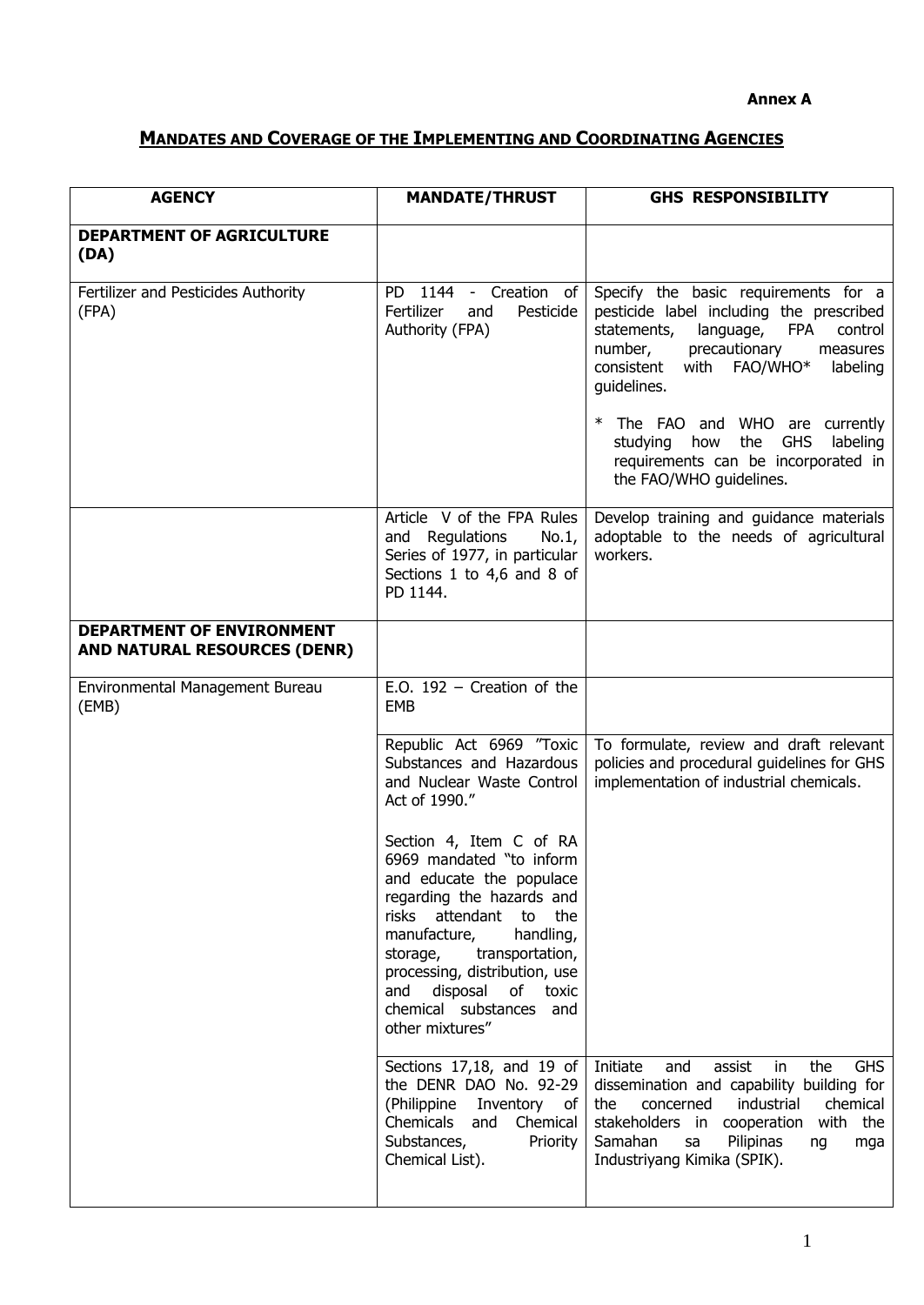| <b>AGENCY</b>                                                | <b>MANDATE/THRUST</b>                                                                                                                                                                                                                                                                                                                                                                                            | <b>GHS RESPONSIBILITY</b>                                                                                                                                                                                                                                                                     |
|--------------------------------------------------------------|------------------------------------------------------------------------------------------------------------------------------------------------------------------------------------------------------------------------------------------------------------------------------------------------------------------------------------------------------------------------------------------------------------------|-----------------------------------------------------------------------------------------------------------------------------------------------------------------------------------------------------------------------------------------------------------------------------------------------|
|                                                              | Section 20 of the DENR<br>DAO No. 92-29 (Chemical<br>Order)<br>on the<br>Control<br>Labeling and Re-labeling<br>Requirements.                                                                                                                                                                                                                                                                                    |                                                                                                                                                                                                                                                                                               |
| <b>DEPARTMENT OF FINANCE</b>                                 |                                                                                                                                                                                                                                                                                                                                                                                                                  |                                                                                                                                                                                                                                                                                               |
| Bureau of Customs (BOC)                                      |                                                                                                                                                                                                                                                                                                                                                                                                                  | Monitor the importation and export of all<br>kinds of chemical substances, mixtures<br>and products in accordance with the GHS<br>requirements for labeling and preparation<br>of Safety Data Sheets (SDS).                                                                                   |
| <b>DEPARTMENT OF HEALTH (DOH)</b>                            | PD 881- Empowering<br>the<br>Secretary of Health<br>to<br>Regulate the Labeling, Sale<br>and<br>Distribution<br>of<br>Household<br>Hazardous<br><b>Substances</b>                                                                                                                                                                                                                                                | Develop framework of activities in support<br>to the implementation of GHS.                                                                                                                                                                                                                   |
| Bureau of Food and Drugs (BFAD)                              | Administrative Order #<br>311- Series 1977-<br>Labeling Requirements of<br><b>Hazardous Substances</b>                                                                                                                                                                                                                                                                                                           | Provide technical assistance to concerned<br>government agencies related to health/<br>toxicological concerns on GHS<br>for<br>hazardous household substances.                                                                                                                                |
|                                                              | Chapter IV of RA 7394 on<br>"Labeling<br>Fair<br>and<br>Packaging" of RA 7394,<br>states that the State "shall<br>enforce<br>compulsory<br>labeling, and fair packaging<br>to enable the consumer to<br>obtain accurate information<br>as to the nature, quality<br>quantity<br>of<br>the<br>and<br>contents<br>of<br>consumer<br>products and to facilitate its<br>comparison of the value of<br>such products. | Issue implementing rules and regulations<br>on GHS implementation.                                                                                                                                                                                                                            |
| DEPARTMENT OF INTERIOR AND<br><b>LOCAL GOVERNMENT (DILG)</b> | Section 5 of RA 6975 (DILG<br>Act of 1990) and IRRs                                                                                                                                                                                                                                                                                                                                                              | Formulate and promulgate pertinent laws,<br>policies, programs, rules and regulations<br>other issuances regarding<br>the<br>and<br>implementation of GHS, wherein the<br>Department has general supervision over<br>the local government units that issues<br>business licenses and permits. |
| Bureau of Fire Protection (BFP)                              | Section 54 of RA 6975.<br>Power and Functions of<br>BFP, Section 8.a.2 & 8.b of<br>PD 1185 (Fire Code of the<br>Philippines) and Rule 27<br>(Hazardous Materials and<br>Chemicals) of its IRRs                                                                                                                                                                                                                   | Conduct inspection and prescribe safety<br>measures on the storage, handling and/or<br>use of explosives or of combustible,<br>flammable, toxic and other<br>hazardous<br>materials.                                                                                                          |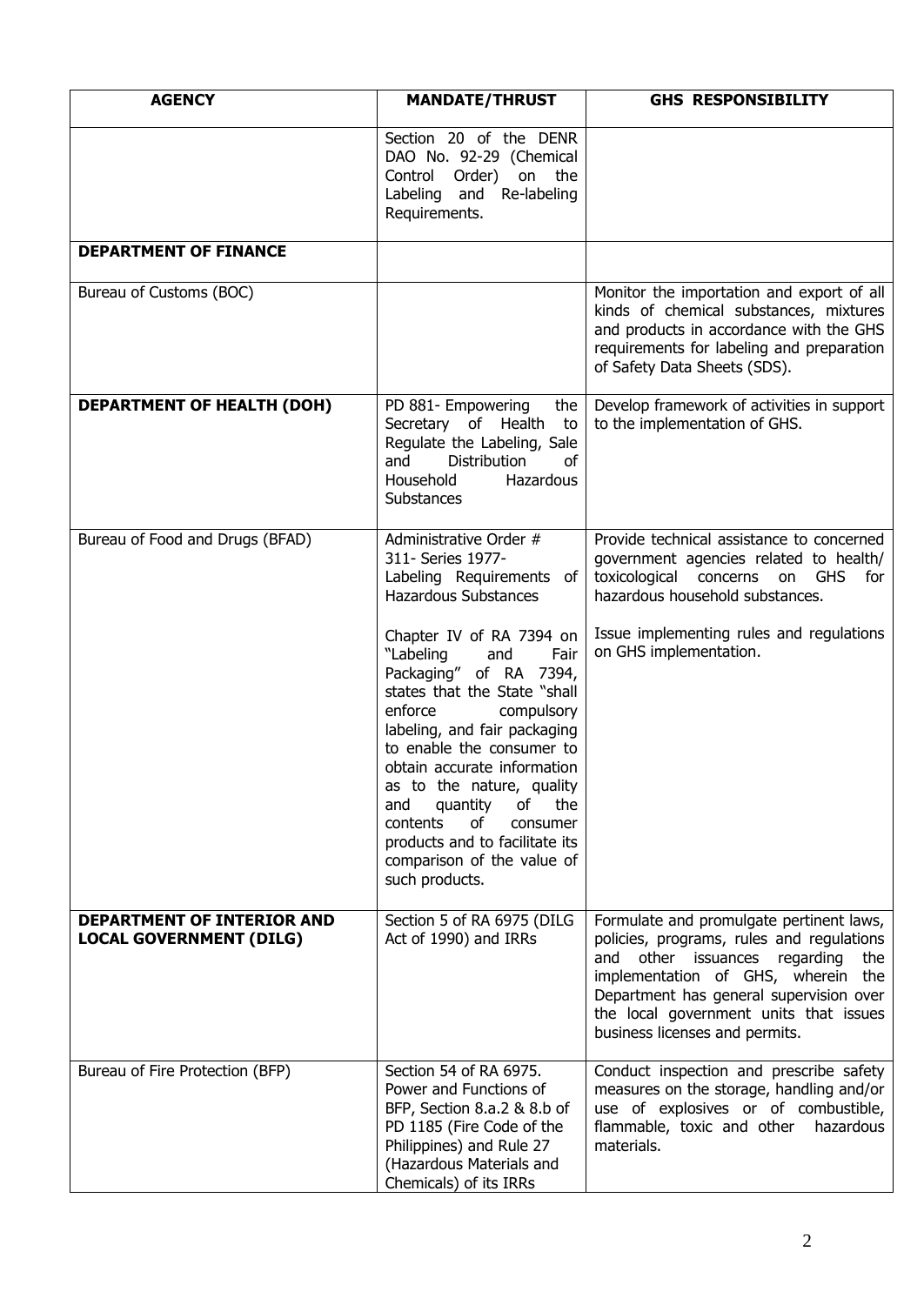| <b>AGENCY</b>                                                   | <b>MANDATE/THRUST</b>                                                                                                                                                             | <b>GHS RESPONSIBILITY</b>                                                                                                                                                                       |
|-----------------------------------------------------------------|-----------------------------------------------------------------------------------------------------------------------------------------------------------------------------------|-------------------------------------------------------------------------------------------------------------------------------------------------------------------------------------------------|
|                                                                 |                                                                                                                                                                                   | Issue implementing rules and regulations<br>on GHS implementation.                                                                                                                              |
|                                                                 |                                                                                                                                                                                   | Responsible in developing emergency and<br>contingency preparedness and responses.                                                                                                              |
| Philippine National Police-Aviation Security<br>Group (PNP-ASG) |                                                                                                                                                                                   | Responsible in the handling/monitoring of<br>dangerous goods and in developing<br>emergency and contingency preparedness<br>and responses.                                                      |
| <b>DEPARTMENT OF LABOR AND</b><br><b>EMPLOYMENT (DOLE)</b>      | Art 162 and 165, Chapter 2,<br>Book IV, Title I & II of the<br>Code<br>Labor<br>of<br>the<br>Philippines (PD 442)<br>and<br>its IRR.                                              | Enforce<br><b>GHS</b><br>provisions<br>in<br>the<br>Occupational Safety and Health (OSH)<br>standards.                                                                                          |
|                                                                 |                                                                                                                                                                                   | Facilitate GHS implementation through<br>review of existing policies and laws in<br>consultation with social partners and<br>other stakeholders.                                                |
| Occupational Safety and Health Center<br>(OSHC)                 | <b>Industrial Chemicals</b><br>1070<br>Rule<br>of<br>the<br>Occupational Health<br>and<br>Safety<br><b>Standards</b><br>(Occupational Health and<br><b>Environmental Control)</b> | information<br>Develop<br>materials<br>and<br>training modules for capability building of<br>concerned government and private sector<br>to implement GHS.                                       |
|                                                                 |                                                                                                                                                                                   | Develop and implement awareness raising<br>program and skills training program for<br>employees and workers in the private<br>sector, and<br>government<br>(labor<br>in<br>inspectors).         |
|                                                                 |                                                                                                                                                                                   | technical<br>Provide<br>inputs<br>policy<br>in<br>formulation and standard setting<br>on<br>occupational safety and health.                                                                     |
| Bureau of Working Conditions (BWC)                              | Rule<br>1090<br>of<br>the<br>Health<br>Occupational<br>&<br>Safety Standards (Handling<br>of Hazardous Substances)"                                                               | Develop and prescribe standard guidelines<br>for the implementation of GHS, including<br>program development and advisory<br>function for the administration<br>and<br>enforcement of the same. |
|                                                                 |                                                                                                                                                                                   | Technical supervision over the sixteen<br>$(16)$ labor inspectorate – enforcement in<br>the regions.                                                                                            |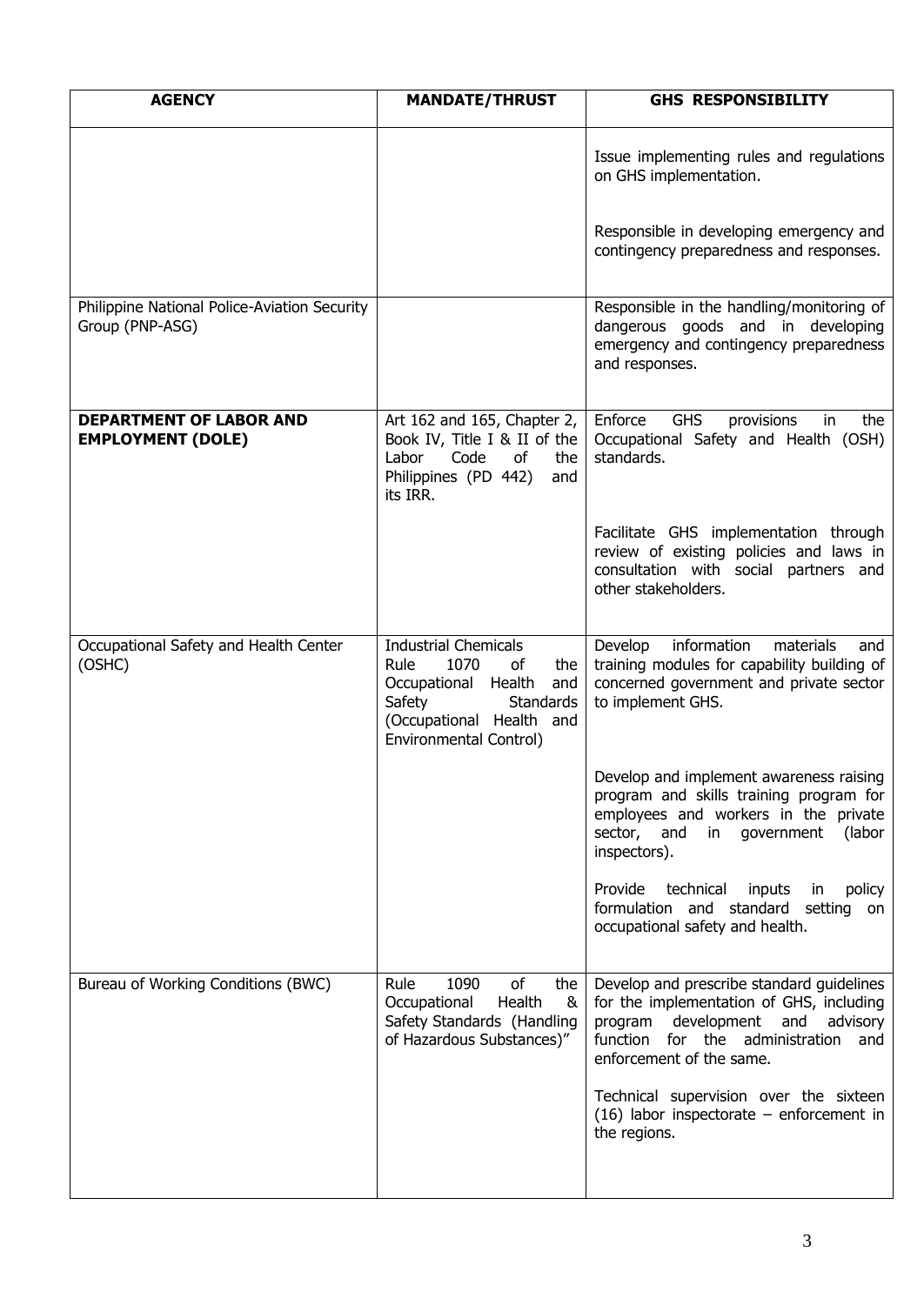| <b>AGENCY</b>                                                           | <b>MANDATE/THRUST</b>                                                                                   | <b>GHS RESPONSIBILITY</b>                                                                                                                                                                                                                                                                                                                                                                         |
|-------------------------------------------------------------------------|---------------------------------------------------------------------------------------------------------|---------------------------------------------------------------------------------------------------------------------------------------------------------------------------------------------------------------------------------------------------------------------------------------------------------------------------------------------------------------------------------------------------|
| <b>DEPARTMENT OF TRADE AND</b><br><b>INDUSTRY (DTI)</b>                 | RA 7394 - Consumer Act of<br>the Philippines                                                            | information<br>Conduct<br>and<br>education<br>campaign for GHS awareness raising                                                                                                                                                                                                                                                                                                                  |
| Board of Investments (BOI)                                              |                                                                                                         | Coordinate, monitor,<br>and<br>provide<br>guidance on the implementation of the<br>GHS.                                                                                                                                                                                                                                                                                                           |
|                                                                         |                                                                                                         | Initiate<br>and<br>assist<br>in<br>the<br><b>GHS</b><br>dissemination and capability building for<br>the concerned stakeholders.                                                                                                                                                                                                                                                                  |
|                                                                         |                                                                                                         | Provide technical inputs<br>policy<br>in<br>formulation and network.                                                                                                                                                                                                                                                                                                                              |
| Bureau of Product Standards (BPS)                                       |                                                                                                         | Prepare label standards for chemical<br>substances and mixtures for consumer<br>products.                                                                                                                                                                                                                                                                                                         |
|                                                                         |                                                                                                         | Ensure the clear differences of risk and<br>hazard- based labeling for consumer<br>products.                                                                                                                                                                                                                                                                                                      |
| Philippine Economic Zone Authority<br>(PEZA)                            |                                                                                                         | Monitor in the economic zones the<br>importation and export of all kinds of<br>chemical<br>substances,<br>mixtures<br>and<br>products in accordance with the GHS<br>requirements for labeling and preparation<br>of SDS.                                                                                                                                                                          |
| <b>DEPARTMENT OF TRANSPORTATION</b><br><b>AND COMMUNICATIONS (DOTC)</b> | EO 125 & 125-A or the<br>Reorganization Act of the<br>Ministry of Transportation<br>and Communications. | Mandated to be the primary policy,<br>planning,<br>and<br>programming<br>in the<br>promotion, development and regulation of<br>dependable, efficient, affordable, safe,<br>environment-friendly transportation and<br>communication systems.                                                                                                                                                      |
|                                                                         |                                                                                                         | Coordinate/ monitor the implementation<br>of the rules and regulations on the proper<br>handling of chemicals/ dangerous goods<br>in transit by the various modes of<br>transportation.                                                                                                                                                                                                           |
|                                                                         |                                                                                                         | Implement GHS through the UN Model<br>Regulations<br>on<br>the Transport<br>of<br>Dangerous Goods and the major legal<br>instruments regulating transport<br>of<br>dangerous goods, e.g., International<br>Maritime Dangerous Goods Code (IMDG<br>Code) and International Civil Aviation<br>Organization Technical Instructions for<br>the Safe Transport of Dangerous Goods<br>by Air (ICAO TI). |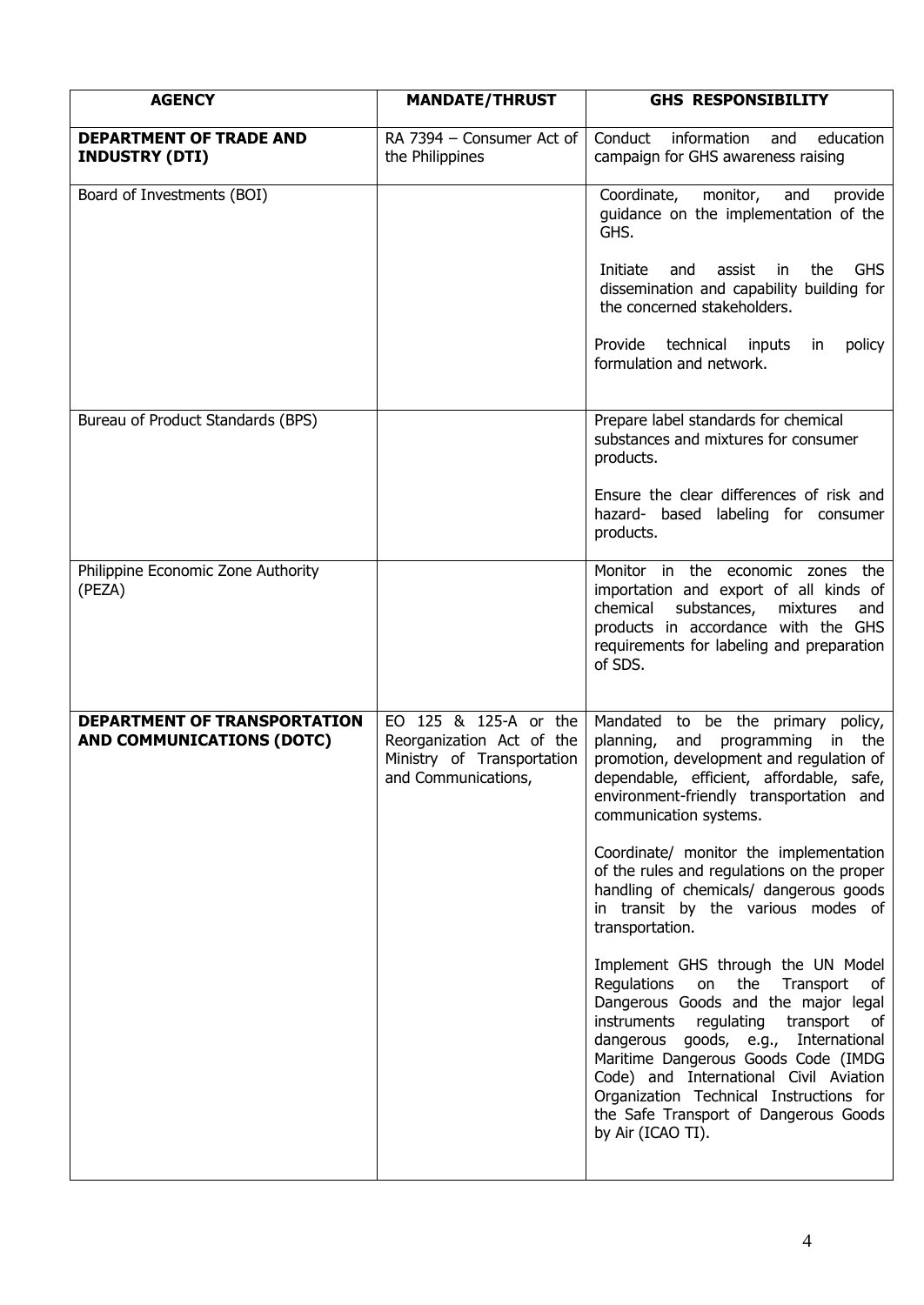| <b>AGENCY</b>                                                                                            | <b>MANDATE/THRUST</b>                                                                                                          | <b>GHS RESPONSIBILITY</b>                                                                                                                                                             |
|----------------------------------------------------------------------------------------------------------|--------------------------------------------------------------------------------------------------------------------------------|---------------------------------------------------------------------------------------------------------------------------------------------------------------------------------------|
| Maritime Industry Authority (MARINA)                                                                     | EO 125 & 125 - A, Clean Air<br>Act, Philippine Merchant<br>Marine Rules and<br>Regulations (PMMRR).                            | Regulate, formulate, and issue policies on<br>the safe carriage of dangerous,<br>hazardous, and harmful cargoes on board<br>Philippine registered commercial ships.                   |
| Philippine Coast Guard (PCG)                                                                             | PD 61- Revised Coast<br>Guard Law<br>PD 979- marine Pollution<br>Decree of 1979                                                | Enforce all applicable laws governing the<br>promotions of safety of line and property<br>at sea and marine environment protection<br>of the territorial waters of the Philippines.   |
|                                                                                                          |                                                                                                                                | Implementation of rules and regulations<br>governing marine pollution.                                                                                                                |
| Philippine Ports Authority (PPA) / Other<br><b>Port Authorities</b>                                      | Various laws, rules, and<br>regulations on the handling<br>of dangerous goods.                                                 | Regulate and enforce the safe handling of<br>dangerous goods/ cargoes within the<br>port.                                                                                             |
|                                                                                                          |                                                                                                                                | Conduct Training for cargo handlers and<br>other port users.                                                                                                                          |
| Land Transportation Office (LTO)                                                                         | RA 4136 or the Land<br>Transportation and Traffic<br>Code, and Clean Air Act.                                                  | Responsible for ensuring the safety<br>operation and environmentally sustainable<br>road transport system.                                                                            |
|                                                                                                          |                                                                                                                                | Issue rules and regulations in the<br>issuance of driver's license and<br>registration to all motor vehicles and field<br>enforcement of land transport laws.                         |
| Land Transportation and Franchising<br>Regulatory Board (LTFRB)                                          | CA #146 or Public Service<br>Act                                                                                               | Issue rules and regulations pertaining to<br>the issuance of franchise to all for-hire<br>motor vehicles (PUV).                                                                       |
| Civil Aviation Authority of the Philippines<br>(CAAP) / Manila International Airport<br>Authority (MIAA) | <b>International Civil Aviation</b><br>Organization (ICAO)/<br><b>International Air Transport</b><br>Association (IATA) Manual | Monitor the handling of dangerous goods<br>in the aircrafts and within the airport<br>perimeter.                                                                                      |
|                                                                                                          | on the handling of<br>dangerous goods                                                                                          | Provide training to the personnel who are<br>responsible for the handling of dangerous<br>goods.                                                                                      |
| Civil Aeronautics Board (CAB)                                                                            | RA 776, as amended CAB<br>Economic Regulation No. 4                                                                            | General supervision, jurisdiction, and<br>control over the operations of<br>international and domestic carriers and                                                                   |
|                                                                                                          | ICAO/ IATA Manual on the<br>handling of dangerous<br>goods                                                                     | airfreight forwarders through close<br>monitoring of shipments for protection<br>and promotions of public interest and<br>convenience in the air commerce.                            |
|                                                                                                          |                                                                                                                                | Provide procedures for the shipper and<br>operators by which articles and<br>substances with hazardous properties can<br>be safely transported by air on all<br>commercial transport. |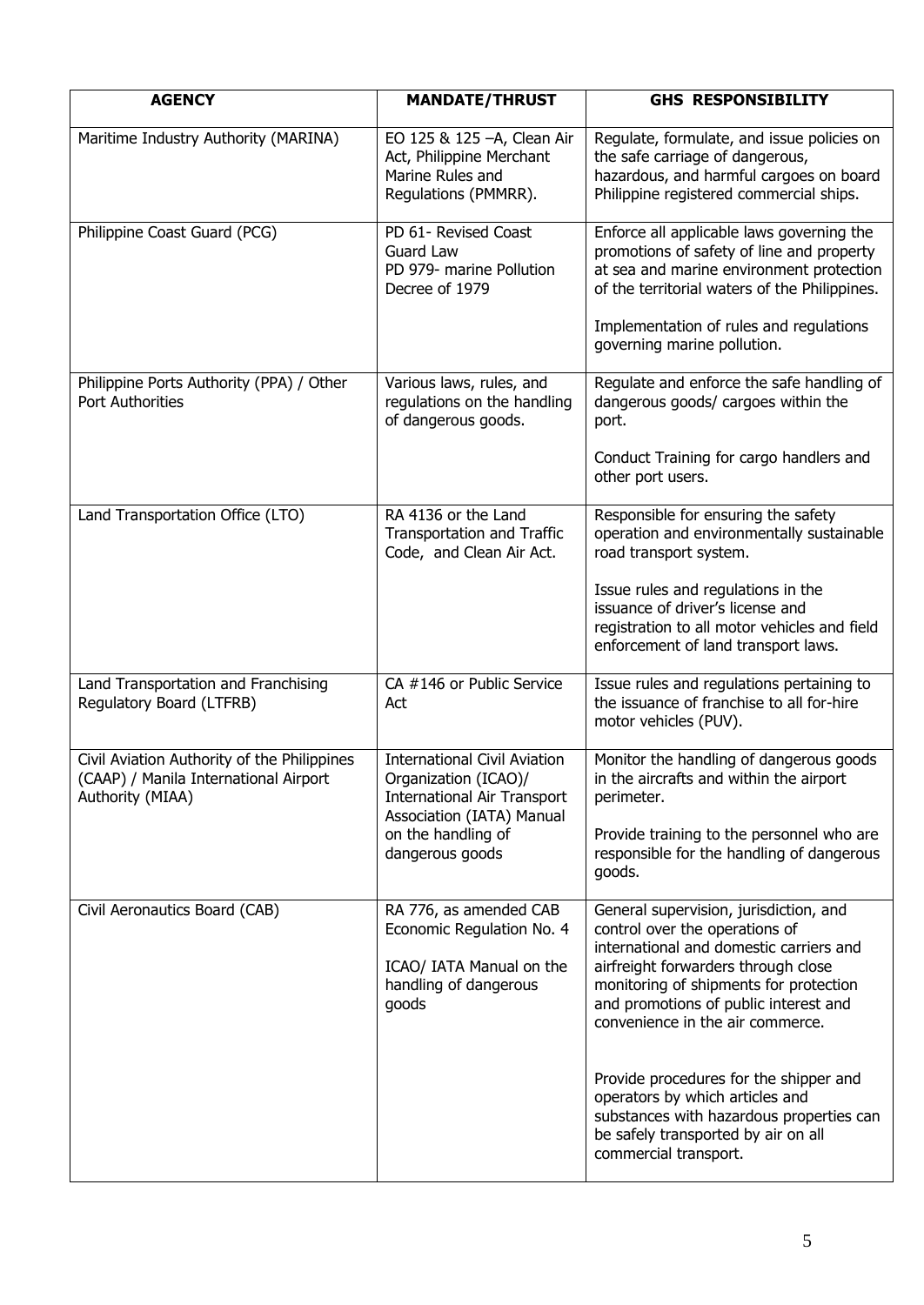# **Annex B**

# **GHS Pictograms and Hazard Classes**

| <b>Oxidizers</b><br>Organic Peroxides                                                                                              | Flammables<br>Self reactives<br>Pyrophorics<br>Self-heating<br>Emits flammable gas | Explosives<br>Self reactives<br>Organic peroxides                                                                                 |
|------------------------------------------------------------------------------------------------------------------------------------|------------------------------------------------------------------------------------|-----------------------------------------------------------------------------------------------------------------------------------|
|                                                                                                                                    |                                                                                    |                                                                                                                                   |
| Acute toxicity (severe)                                                                                                            | Corrosives                                                                         | Gases under<br>pressure                                                                                                           |
|                                                                                                                                    |                                                                                    |                                                                                                                                   |
| Carcinogen<br>Respiratory Sensitizer<br>Reproductive Toxicity<br><b>Target Organ Toxicity</b><br>Mutagenecity<br>Aspiration hazard | Hazard to the aquatic<br>environment                                               | Irritant<br>Dermal Sensitizer<br>Acute toxicity<br>(harmful)<br>Transient target<br>organ effects<br>(narcotic or<br>respiratory) |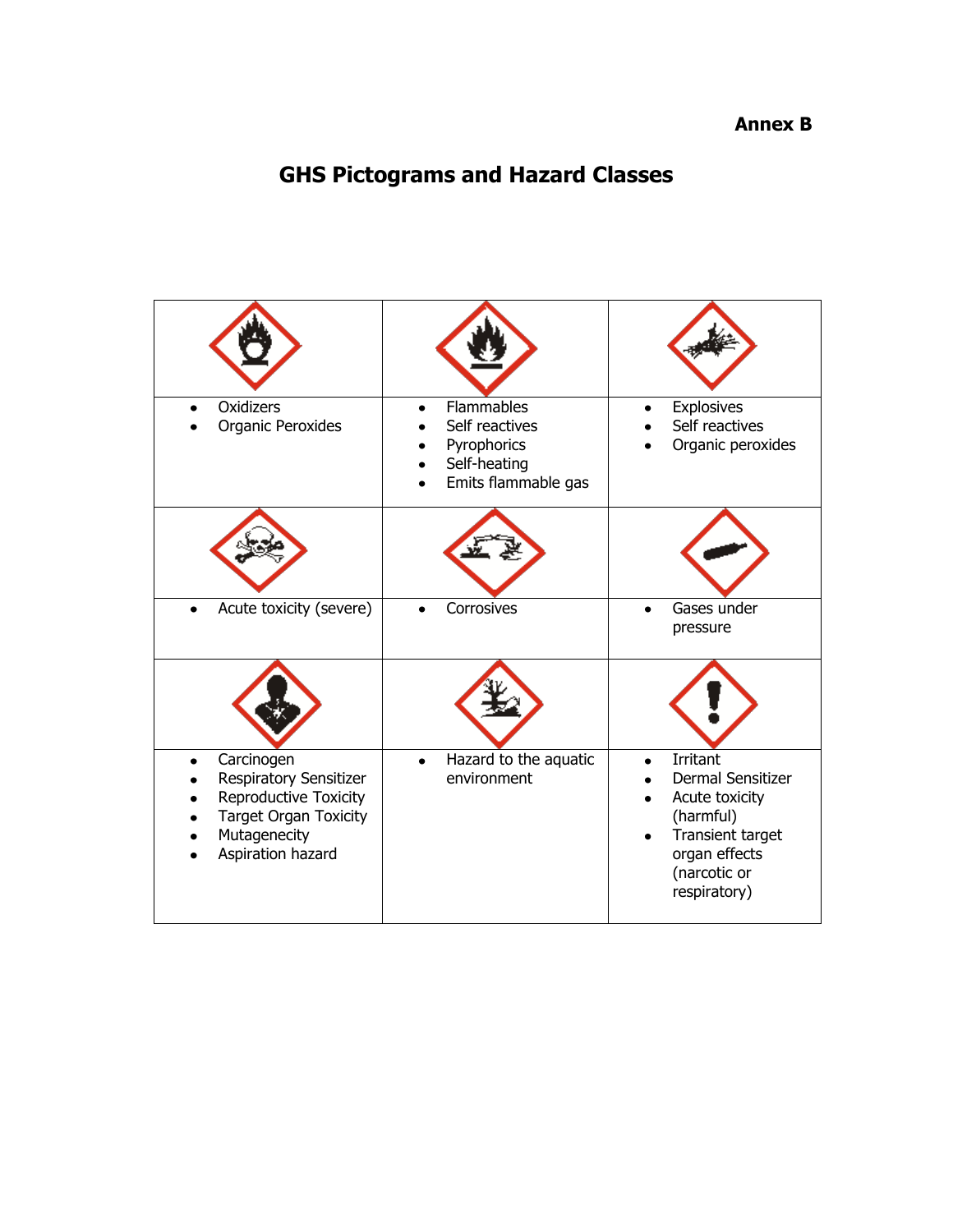# **SAFETY DATA SHEETS (SDS) FORMAT AND GUIDELINES**

# **SDS Format**

The information in the SDS should be presented using the following 16 headings in the order given below.

- 1. Identification
- 2. Hazard(s) identification
- 3. Composition/information on ingredients
- 4. First-aid measures
- 5. Fire-fighting measures
- 6. Accidental release measures
- 7. Handling and storage
- 8. Exposure controls/personal protection
- 9. Physical and chemical properties
- 10. Stability and reactivity
- 11. Toxicological information
- 12. Ecological information
- 13. Disposal considerations
- 14. Transport information
- 15. Regulatory information
- 16. Other information.

### **SDS Content and Guidelines**

The SDS should provide a clear description of the data used to identify the hazards. The minimum information in Table 1 should be included, where applicable and available, on the SDS under the relevant headings. If specific information is not applicable or not available under a particular subheading, the SDS should clearly state this. Additional information may be required by competent authorities.

| <b>Identification of the</b><br>substance or mixture and<br>of the supplier |  | • GHS product identifier.<br>• Other means of identification.<br>• Recommended use of the chemical and restrictions on<br>use. |
|-----------------------------------------------------------------------------|--|--------------------------------------------------------------------------------------------------------------------------------|
|                                                                             |  | • Supplier's details (including name, address, phone<br>number etc).<br>• Emergency phone number.                              |

### **Table 1. Minimum Information for an SDS**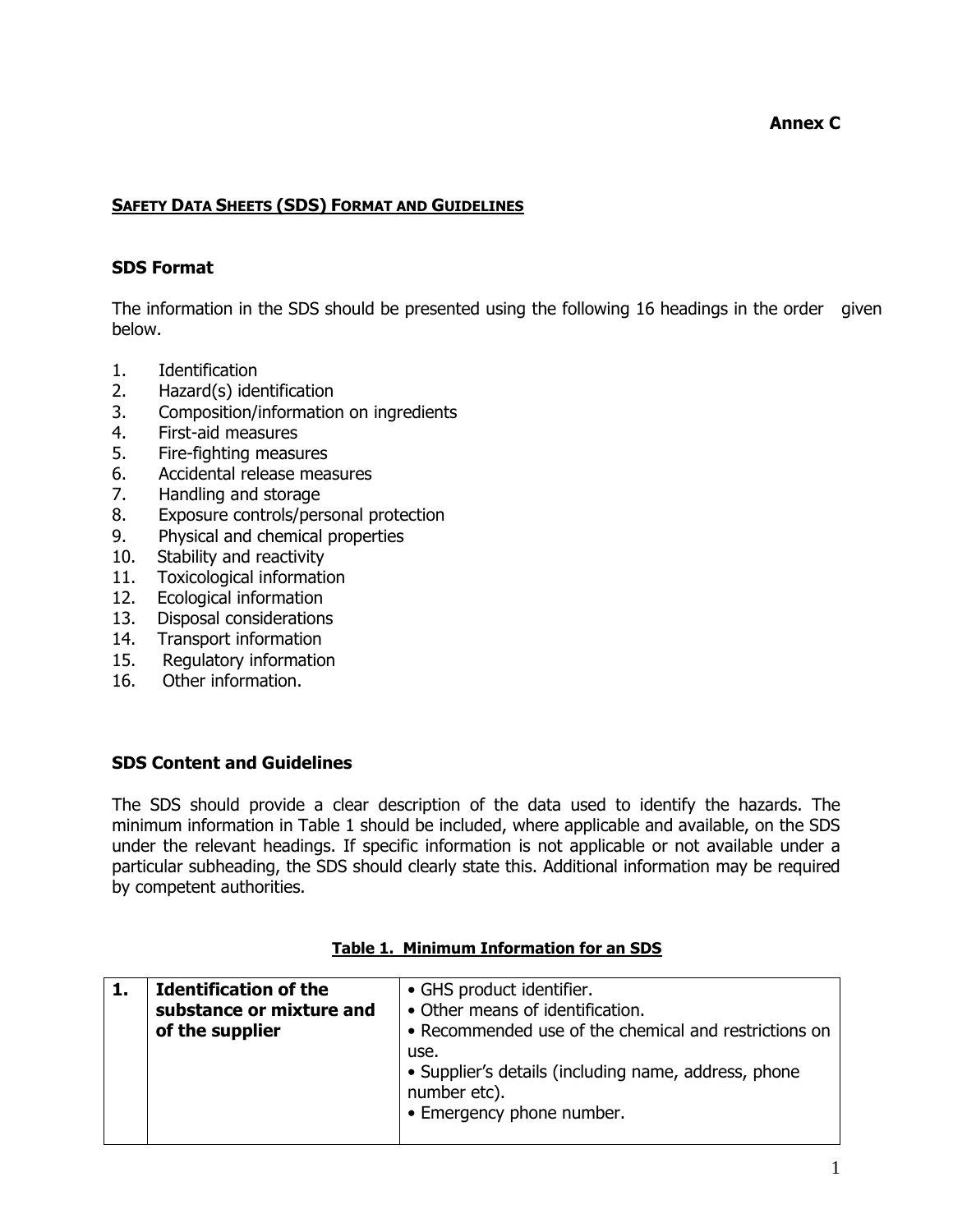| 2. | <b>Hazards identification</b>                    | • GHS classification of the substance/mixture and any<br>national or regional information.<br>• GHS label elements, including precautionary<br>statements. (Hazard symbols may be provided as a<br>graphical reproduction of the symbols in black and<br>white or the name of the symbol e.g. flame, skull<br>and crossbones.)<br>• Other hazards which do not result in classification<br>(e.g. dust explosion                                                                                                                                                                                                               |
|----|--------------------------------------------------|-------------------------------------------------------------------------------------------------------------------------------------------------------------------------------------------------------------------------------------------------------------------------------------------------------------------------------------------------------------------------------------------------------------------------------------------------------------------------------------------------------------------------------------------------------------------------------------------------------------------------------|
| 3. | <b>Composition/information</b><br>on ingredients | <b>Substance</b><br>• Chemical identity.<br>• Common name, synonyms, etc.<br>• CAS number, EC number, etc.<br>• Impurities and stabilizing additives which are<br>themselves classified and which contribute to the<br>classification of the substance.<br><b>Mixture</b><br>• The chemical identity and concentration or<br>concentration ranges of all ingredients which are<br>hazardous within the meaning of the GHS and are<br>present above their cut-off levels.<br><b>NOTE:</b> For information on ingredients, the competent<br>authority rules for CBI take priority over the rules for<br>product identification. |
| 4. | <b>First aid measures</b>                        | • Description of necessary measures, subdivided<br>according to the different routes of exposure, i.e.<br>inhalation, skin and eye contact and ingestion.<br>• Most important symptoms/effects, acute and delayed.<br>• Indication of immediate medical attention and special<br>treatment needed, if necessary                                                                                                                                                                                                                                                                                                               |
| 5. | <b>Firefighting measures</b>                     | · Suitable (and unsuitable) extinguishing media.<br>• Specific hazards arising from the chemical (e.g.<br>nature of any hazardous combustion products).<br>• Special protective equipment and precautions for<br>firefighters.                                                                                                                                                                                                                                                                                                                                                                                                |
| 6. | <b>Accidental release</b><br>measures            | • Personal precautions, protective equipment and<br>emergency procedures.<br>• Environmental precautions.<br>• Methods and materials for containment and cleaning<br>up                                                                                                                                                                                                                                                                                                                                                                                                                                                       |
| 7. | <b>Handling and Storage</b>                      | • Precautions for safe handling.<br>• Conditions for safe storage, including any<br>incompatibilities.                                                                                                                                                                                                                                                                                                                                                                                                                                                                                                                        |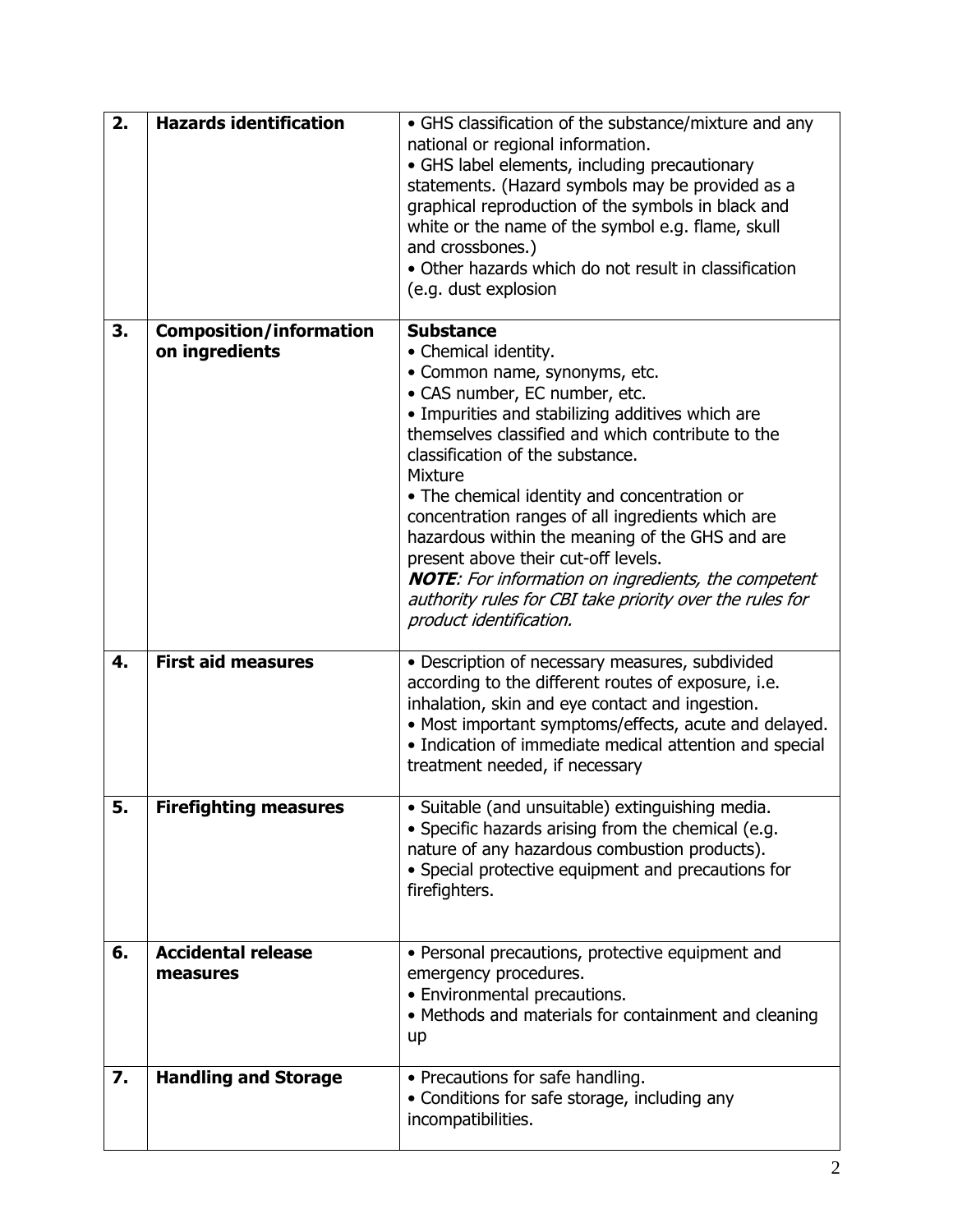| 8.  | <b>Exposure controls/</b><br>personal protection. | • Control parameters e.g. occupational exposure limit<br>values or biological limit values.                                                                                                                                                                                                                                                                                                                                                                                                                                                       |  |
|-----|---------------------------------------------------|---------------------------------------------------------------------------------------------------------------------------------------------------------------------------------------------------------------------------------------------------------------------------------------------------------------------------------------------------------------------------------------------------------------------------------------------------------------------------------------------------------------------------------------------------|--|
|     |                                                   | • Appropriate engineering controls.<br>· Individual protection measures, such as personal<br>protective equipment.                                                                                                                                                                                                                                                                                                                                                                                                                                |  |
| 9.  | <b>Physical and chemical</b><br>properties        | • Appearance (physical state, color etc).<br>• Odor.<br>• Odor threshold.<br>$\bullet$ PH.<br>• Melting point/freezing point.<br>• Initial boiling point and boiling range.<br>• Flash point.<br>• Evaporation rate.<br>• Flammability (solid, gas).<br>• Upper/lower flammability or explosive limits.<br>• Vapor pressure.<br>• Vapor density.<br>• Relative density.<br>• Solubility(ies).<br>• Partition coefficient: n-octanol/water.<br>• Auto-ignition temperature.                                                                        |  |
|     |                                                   | • Decomposition temperature.                                                                                                                                                                                                                                                                                                                                                                                                                                                                                                                      |  |
| 10. | <b>Stability and reactivity</b>                   | • Chemical stability.<br>• Possibility of hazardous reactions.<br>• Conditions to avoid (e.g. static discharge, shock or<br>vibration).<br>• Incompatible materials.<br>• Hazardous decomposition products.                                                                                                                                                                                                                                                                                                                                       |  |
| 11. | <b>Toxicological information</b>                  | Concise but complete and comprehensible description<br>of the various toxicological (health) effects and the<br>available data used to identify those effects, including:<br>• information on the likely routes of exposure<br>(inhalation, ingestion, skin and eye contact);<br>• Symptoms related to the physical, chemical and<br>toxicological characteristics;<br>• Delayed and immediate effects and also chronic<br>effects from short- and long-term exposure;<br>• Numerical measures of toxicity (such as acute toxicity<br>estimates). |  |